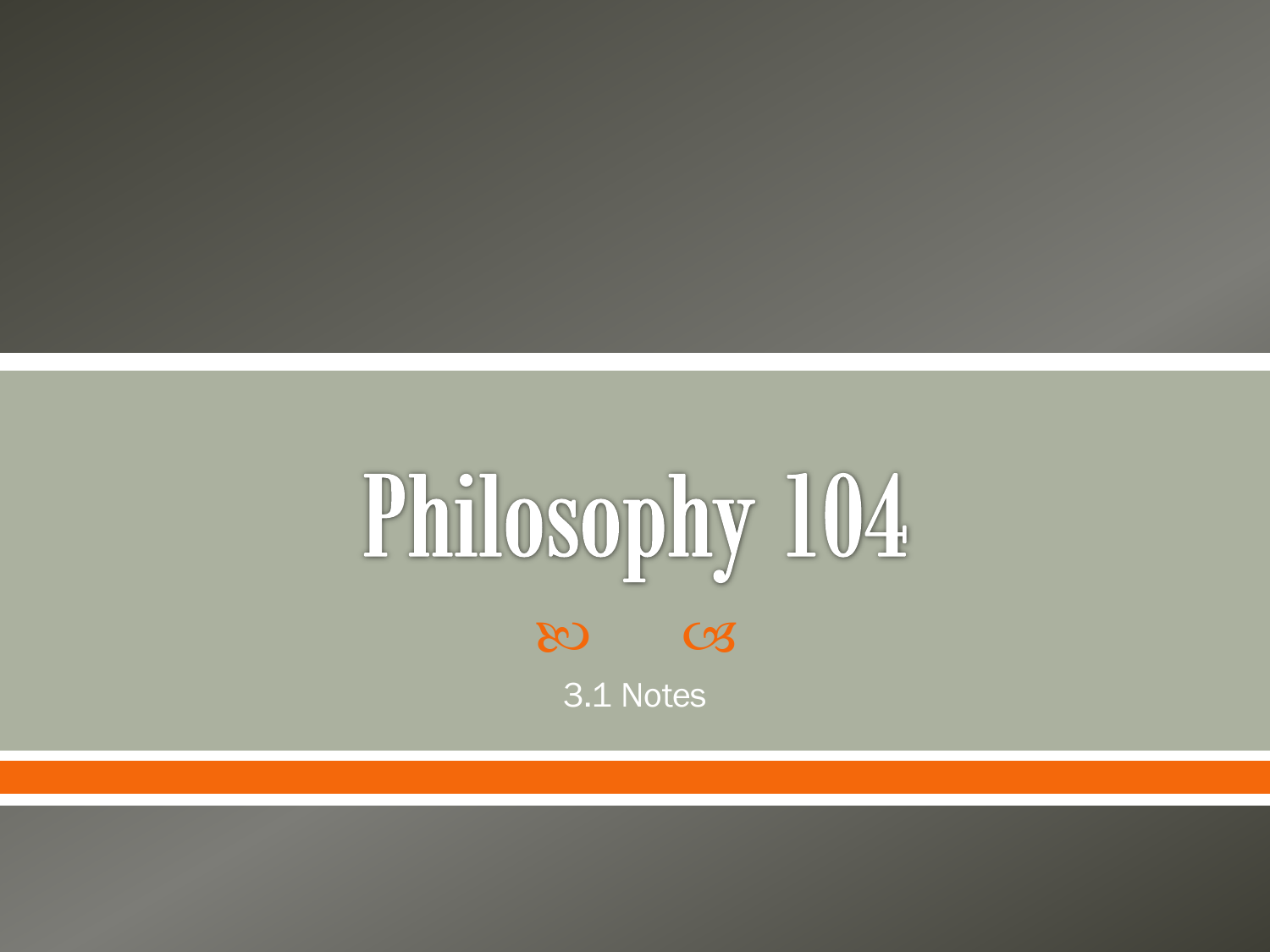### **Standard Form**

- Premise…
- Premise…
- :. Conclusion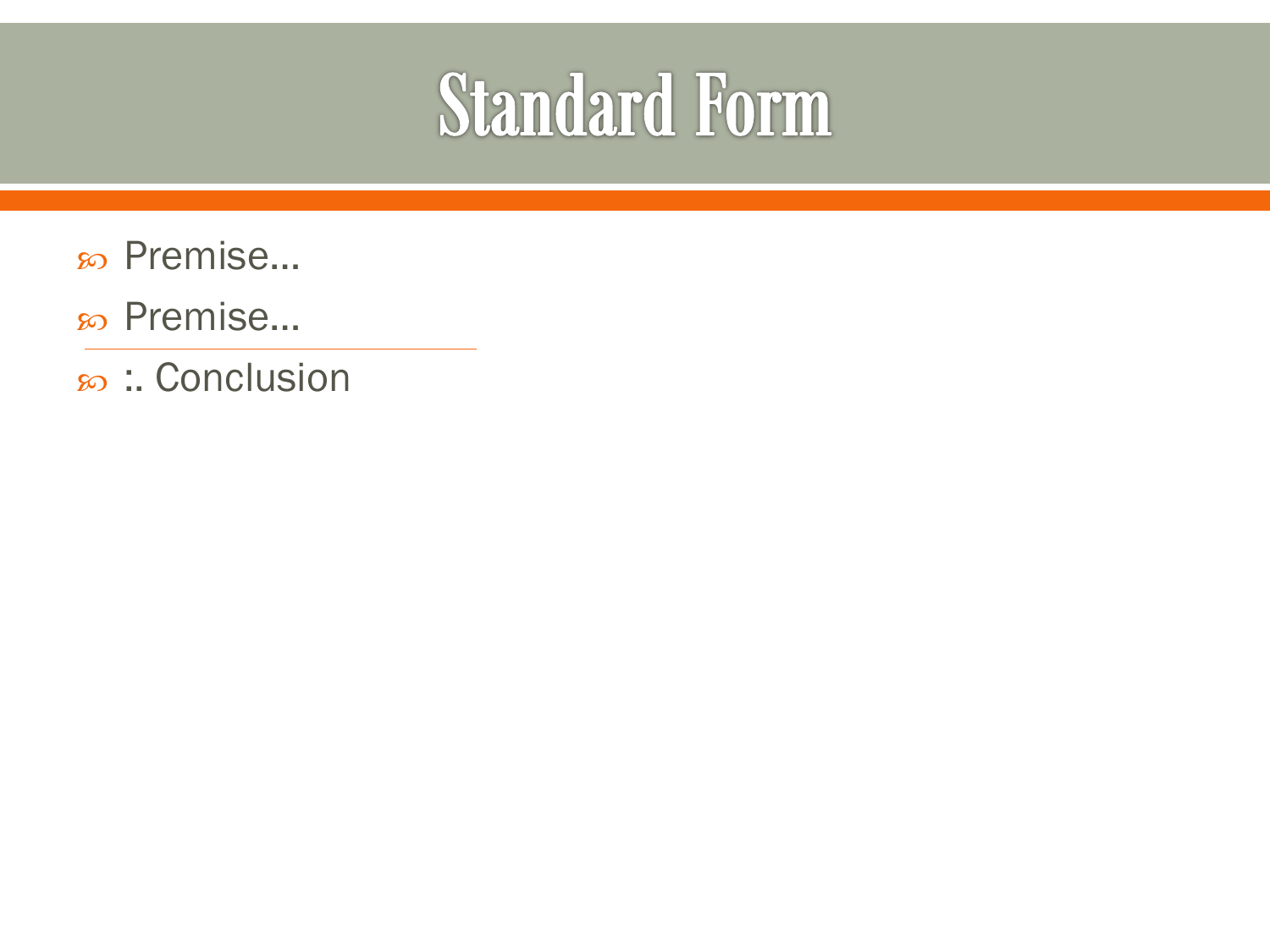### Premise/Conclusion Markers

- Premise:
	- o Since…
	- o Because…
	- o For…
	- o As…
	- o Seeing that…
	- o In light of…
- Conclusion
	- o Therefore
	- o Hence
	- o Then
	- o Thus
	- o So
	- o Ergo
	- o Accordingly
	- o QED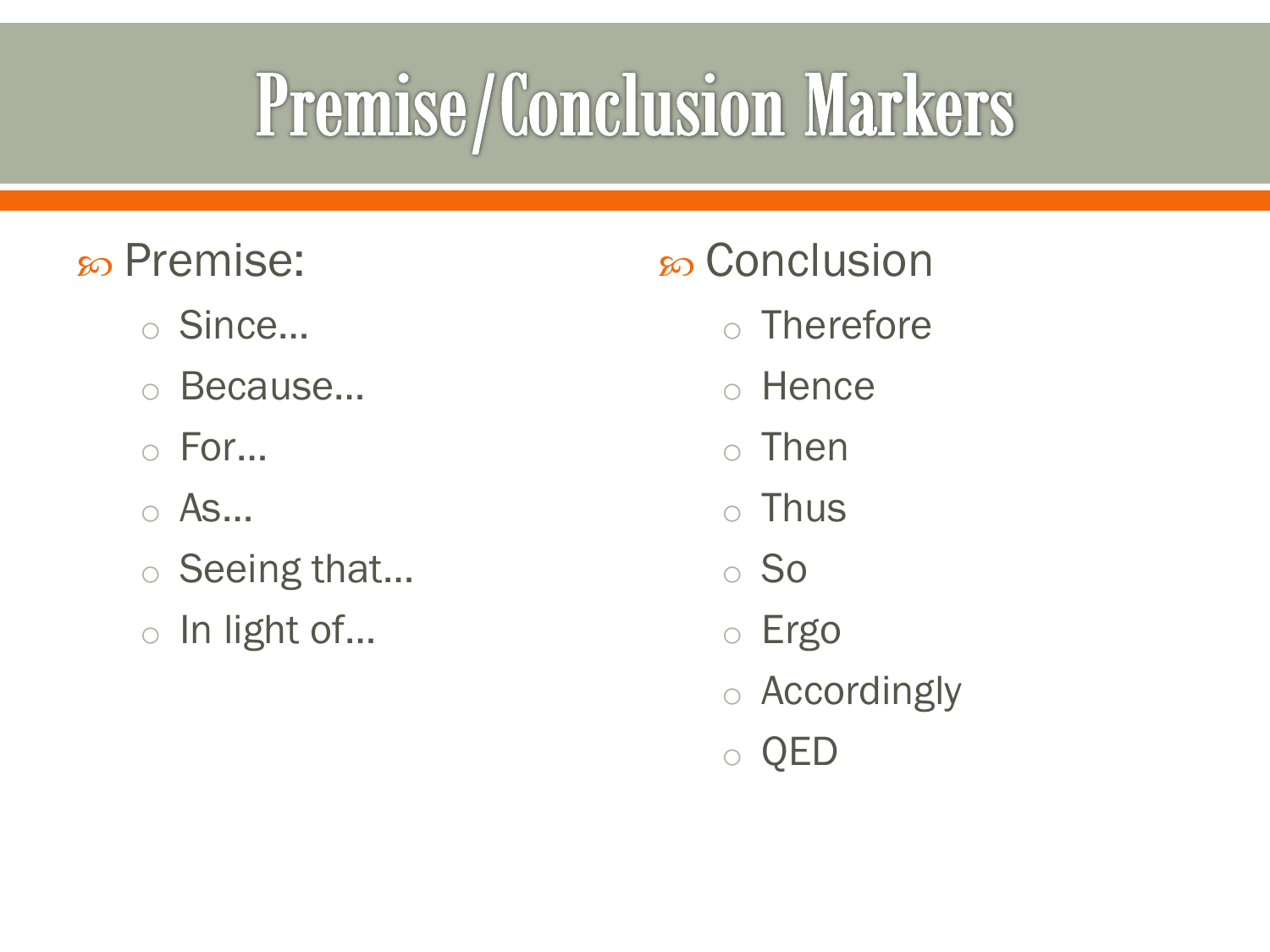## Arguments and the rule of Quantity

- When giving reasons to support a claim, it might occur to you to wonder whether you need reasons for the reasons.
- …and reasons for the reasons for the reasons…
- Language users have adopted some strategies for lessening the amount of information presented when presenting an argument.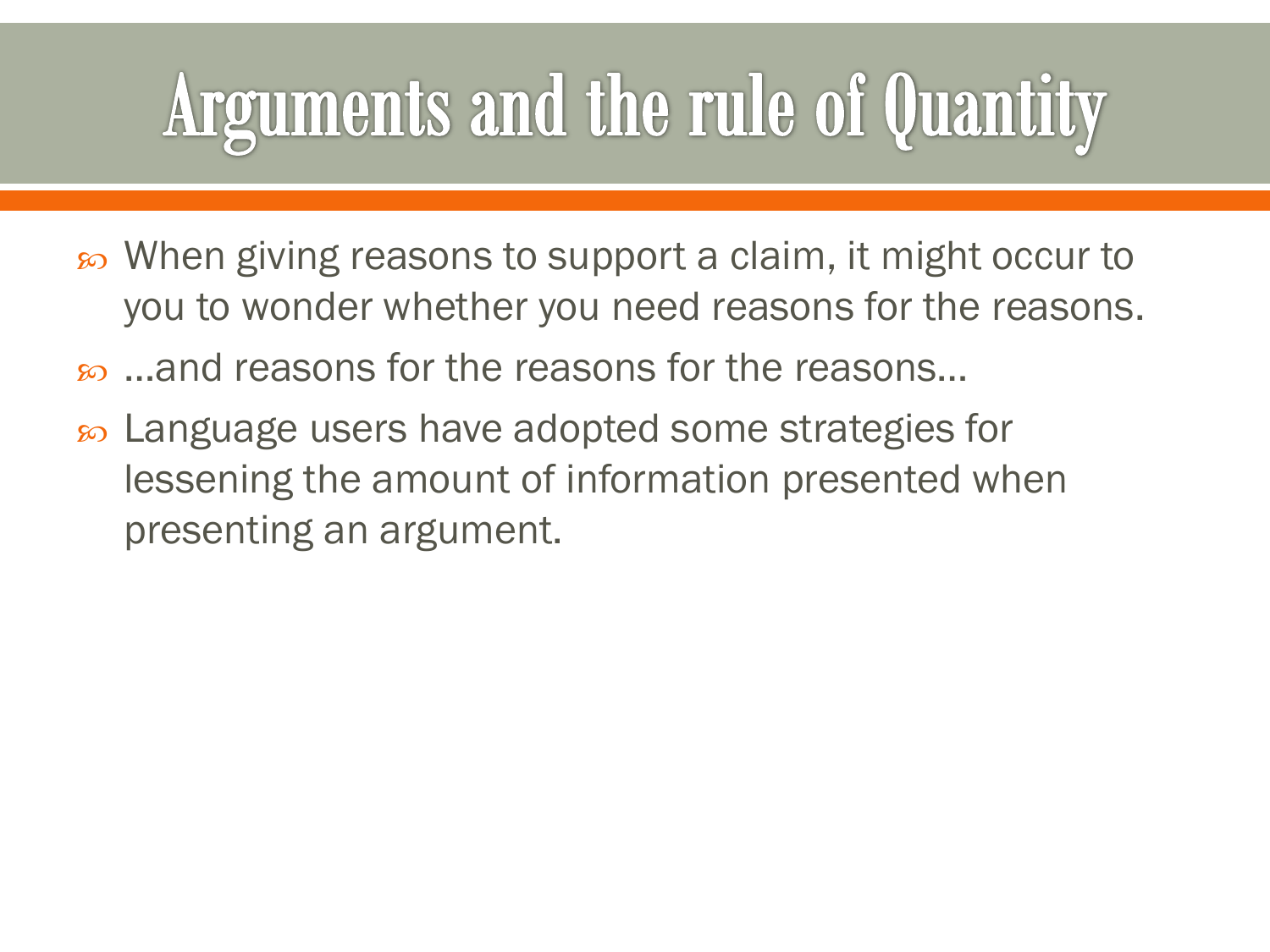

- so Smoking is unhealthful
- so That which is unhealthful should be illegal
- so Smoking should be illegal

Here is a decent looking argument but the premises could stand some justification. Here you would expect additional reasons for the reasons.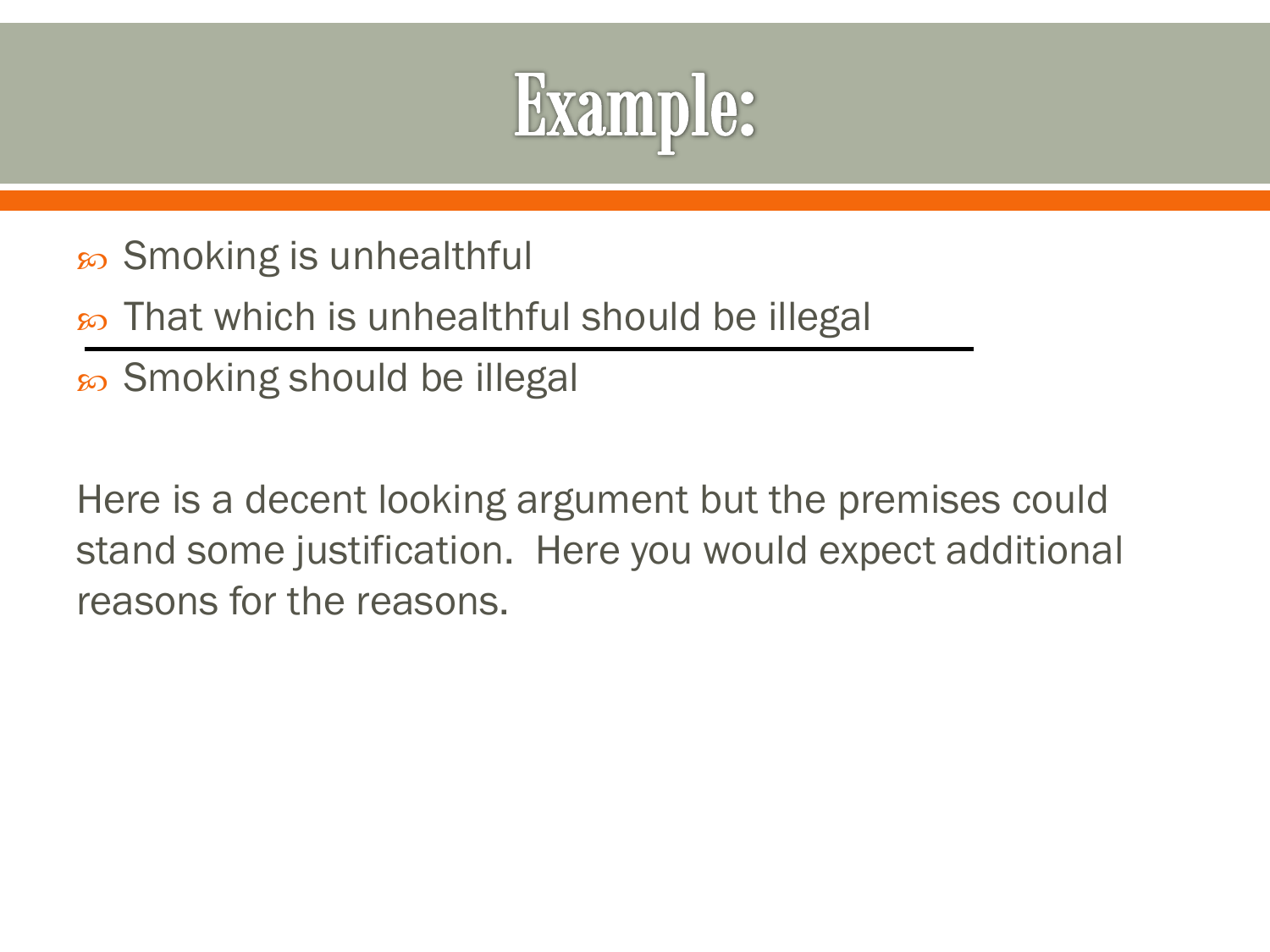### That which is unhealthful should be illegal

 $\infty$  For this premise, we would expect an argument in political philosophy like:

- Governments should protect citizens
- $\circ$  Laws against that which is unhealthful protect citizens
- o Governments should outlaw that which is unhealthful.

But of course this argument's premises as well should be justified. At some point one might reach statements that are widely acceptable on their own.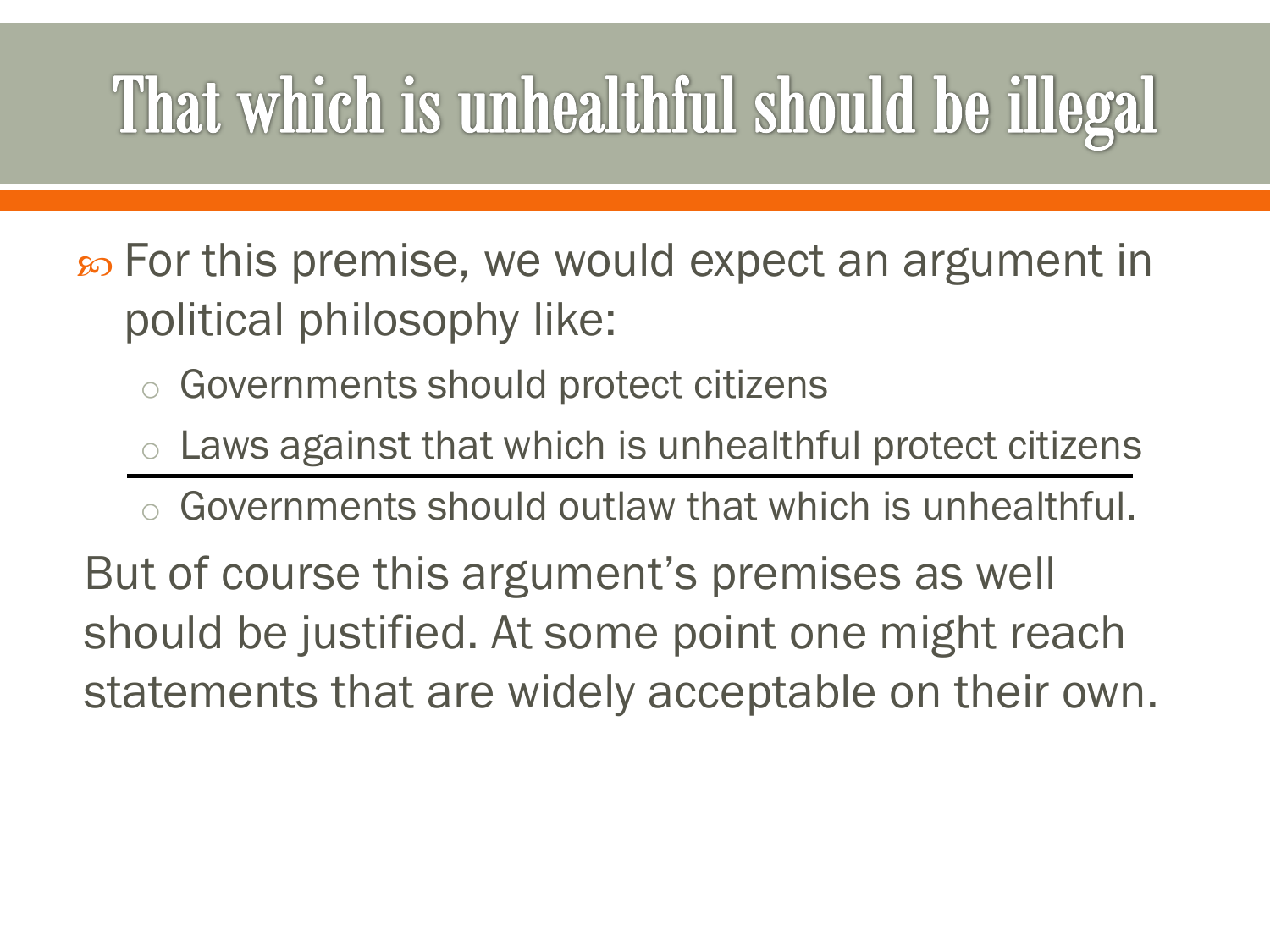### **Smoking is unhealthful**

- $\infty$  This statement is justified by a whole different set of arguments.
- Does everyone who smokes get lung cancer? Heart disease? Emphysema?
	- o No, so the broad claim of smoking's unhealthfulness requires some statistical generalization.
- Can (or should) a strictly controlled experiment be run here?
	- o Again, no, so the research itself has had to be more imprecise in order to make the claims that we generally take to be true of smoking.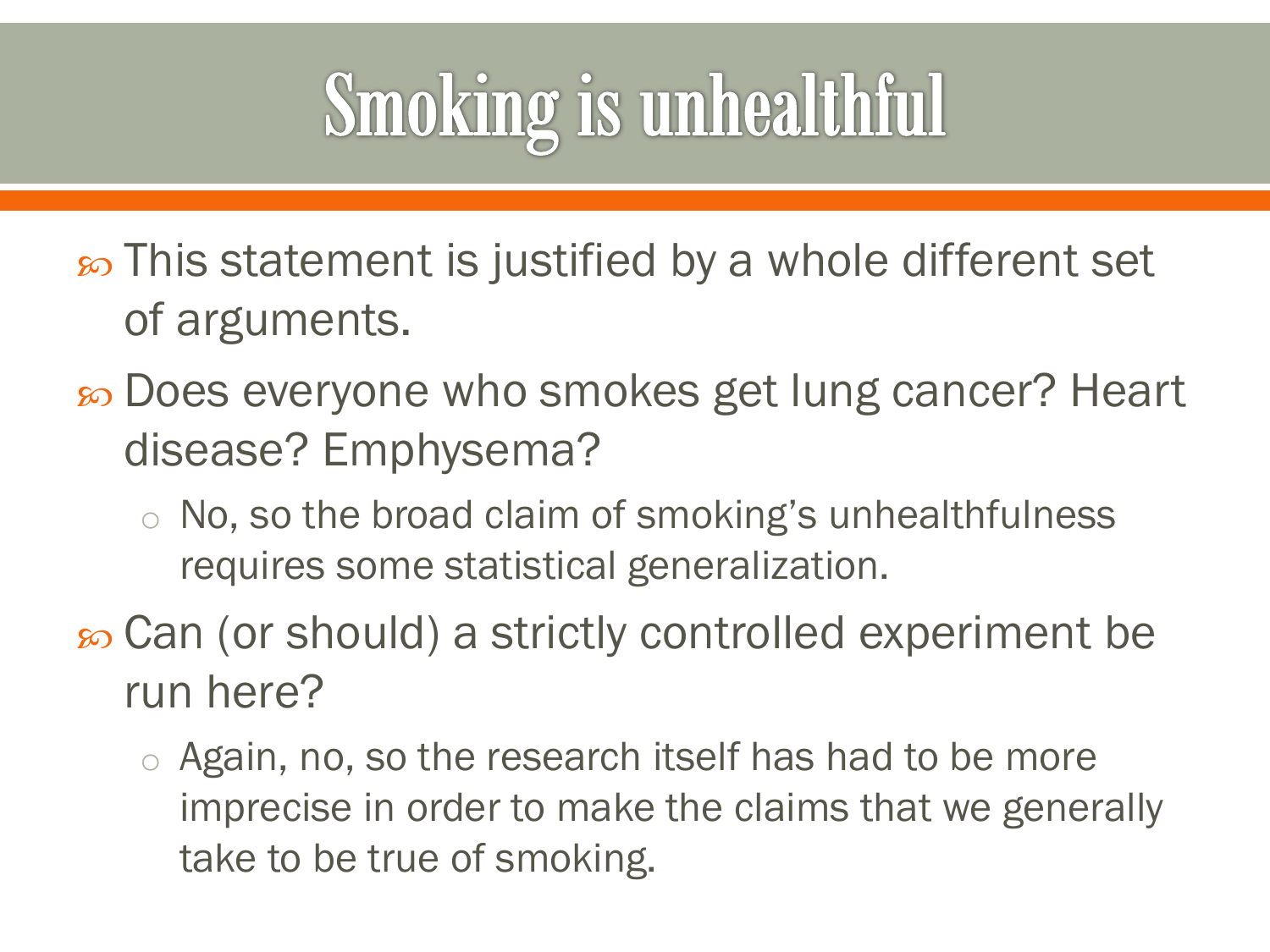## **Shortening Arguments**

- so There are three practical strategies for shortening our argument chains.
- so Each of these strategies has legitimate uses and illegitimate uses.
- 3 strategies for shortening argument:
	- o 1. Assuring
	- o 2. Guarding
	- o 3. Discounting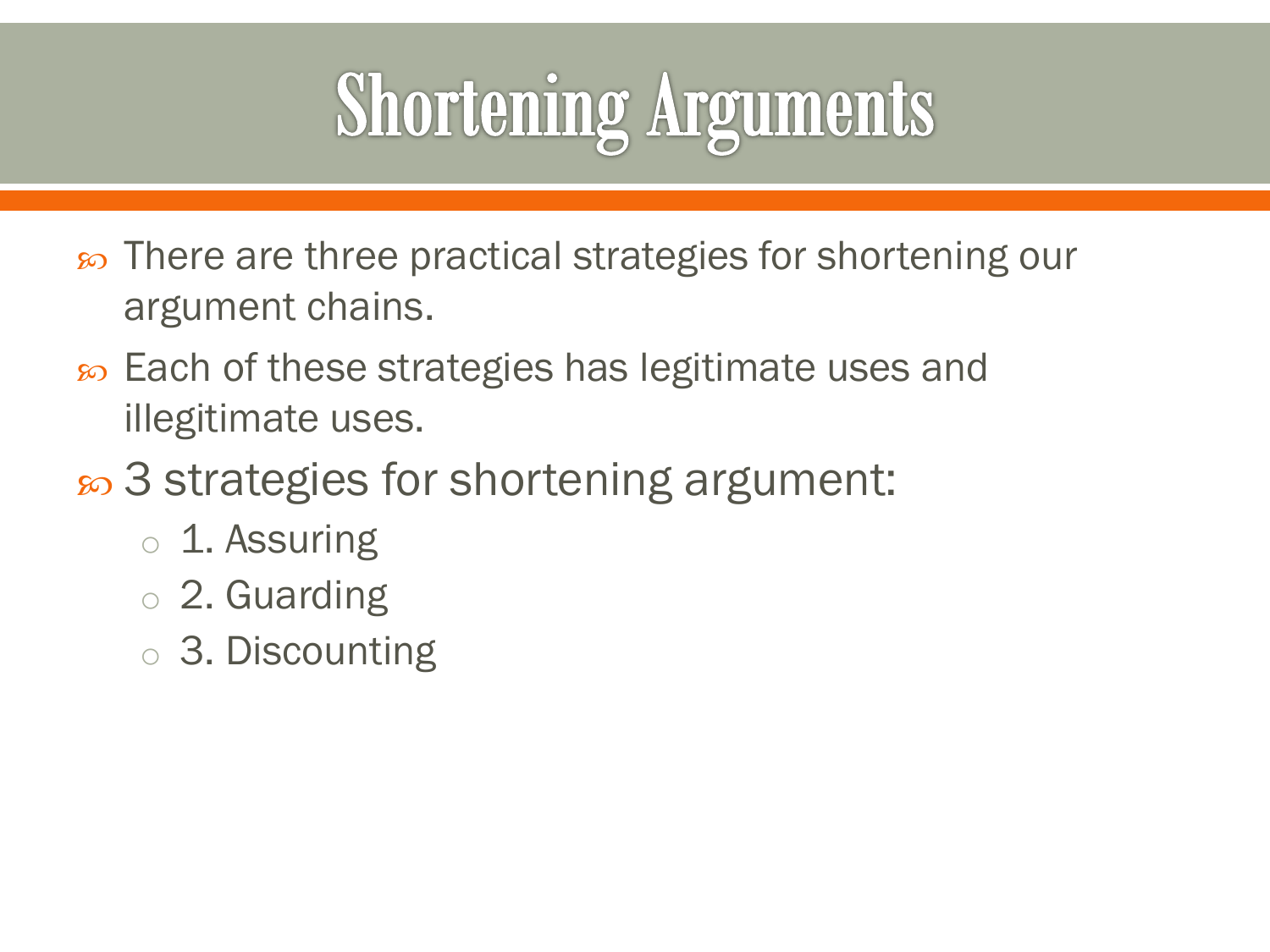# Assuring (1)

- Assuring is a strategy for asking someone to accept a premise on evidence that is not explicitly stated.
	- $\circ$  Sometimes this is done by referencing authorities
	- $\circ$  Sometimes this is done by making our own confidence in the claim explicit.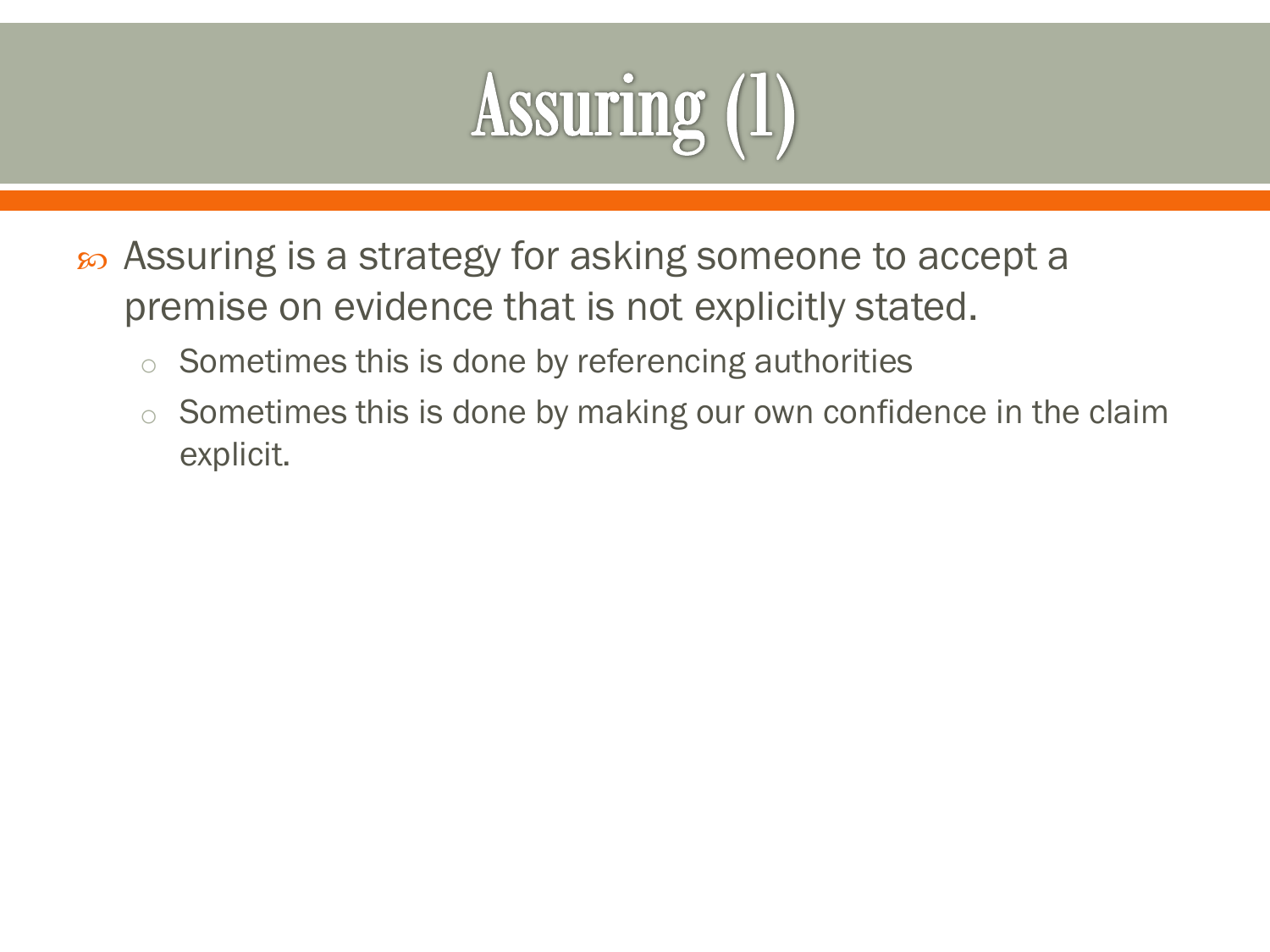

- Abusive assurances don't do either of the previous two things, but instead just abuse the potential opponent of a claim.
- so We can give assurances that something is true or that something is false.
- Assurances can be legitimately used for brevity, or to avoid going on tangents. However, assuring terms often indicate weakness in an argument.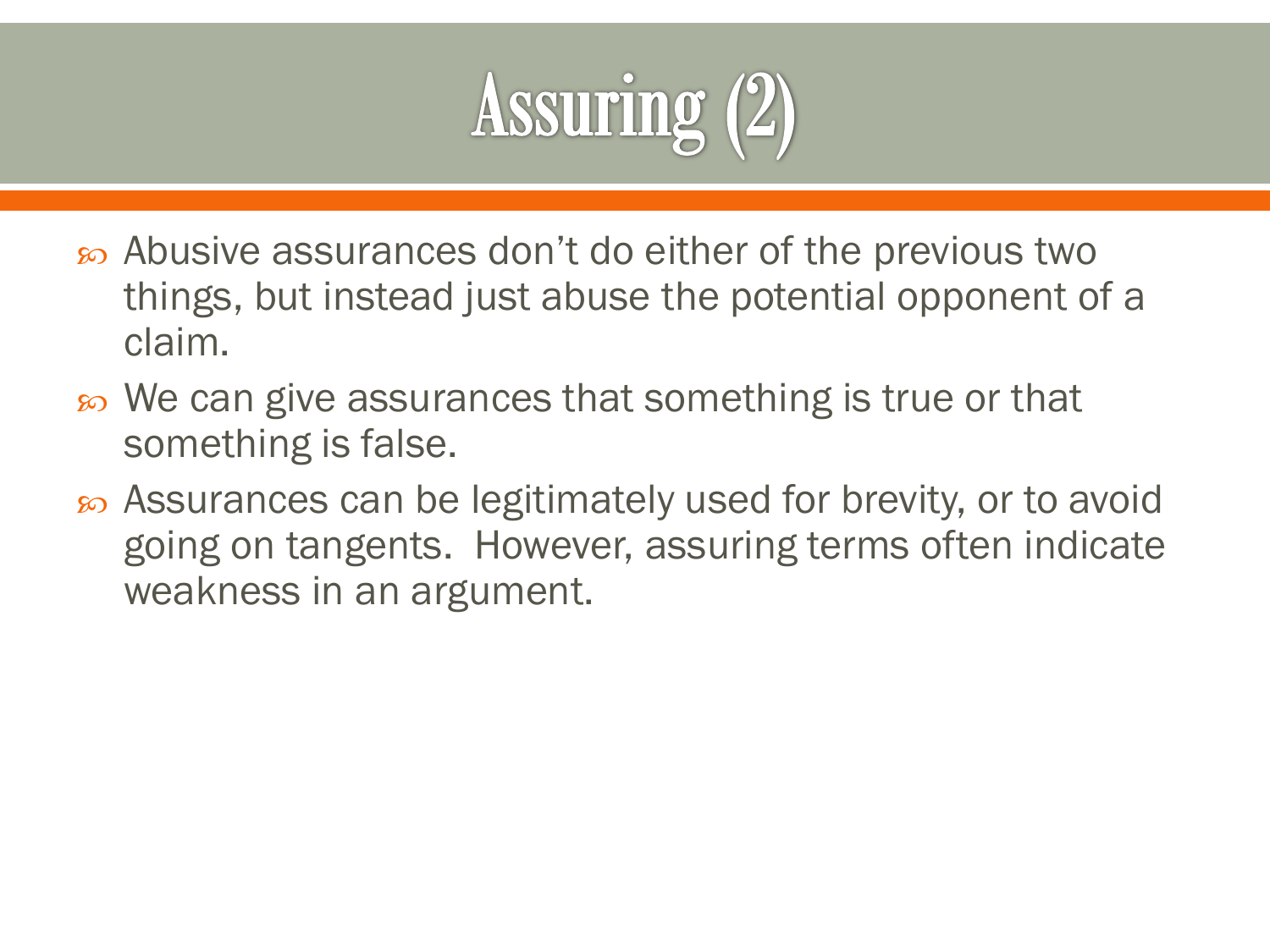

- A guarding term is sometimes known as a 'weaseler'. It makes a claim weaker, but more likely to be true.
- Used legitimately, a guarding term keeps us from asserting or proving more than we have to. Used illegitimately, guarding terms make our statements insignificant or even vacuous (empty of meaning).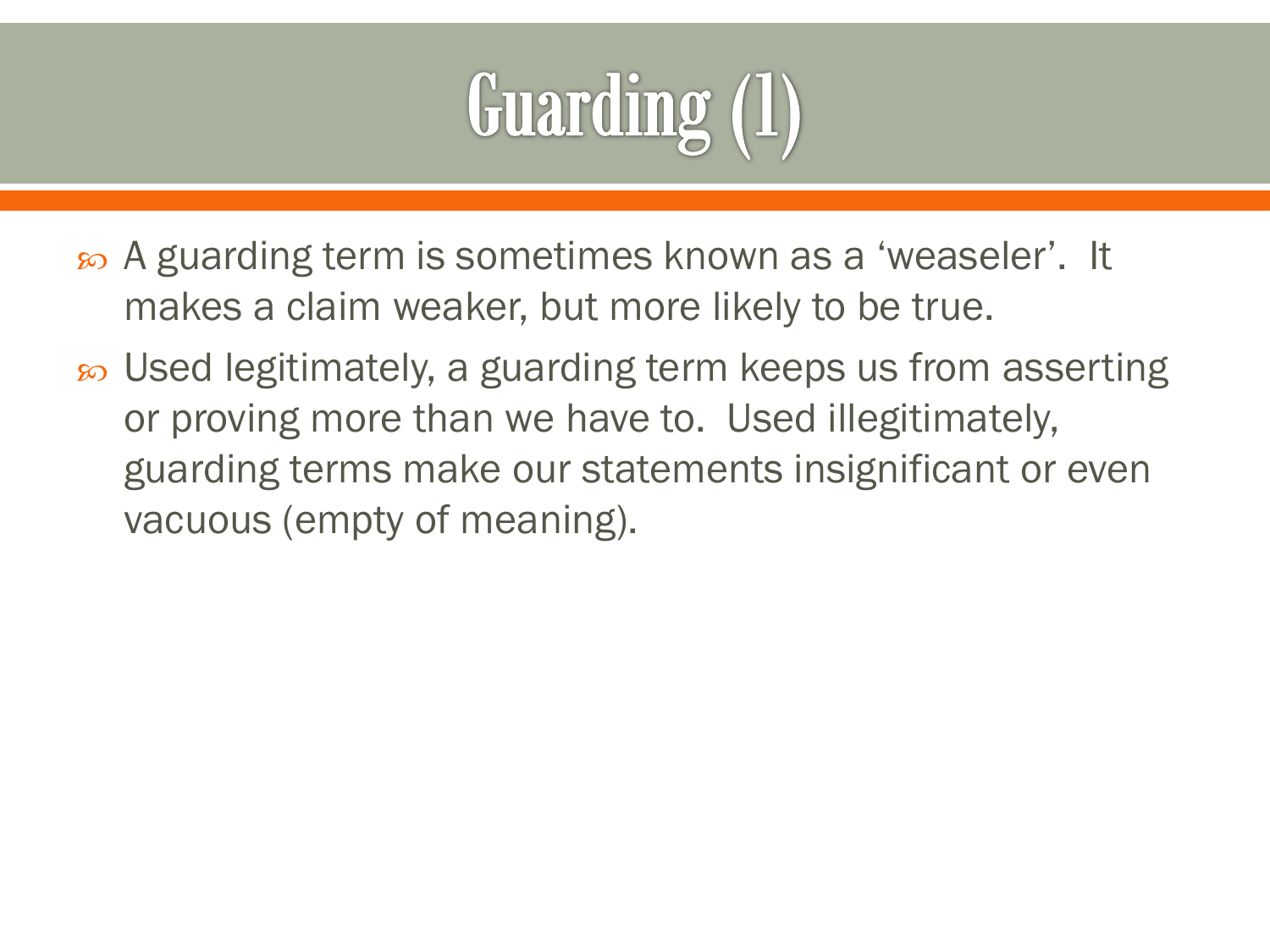

- $\infty$  1. Weakening the extent of what is said
- so 2. Using probability terms
- $\infty$  3. Diminishing our level of commitment
- Be sure that guarding terms don't creep in over the course of an argument.
- so Be sure that guarding terms don't disappear in the course of an argument.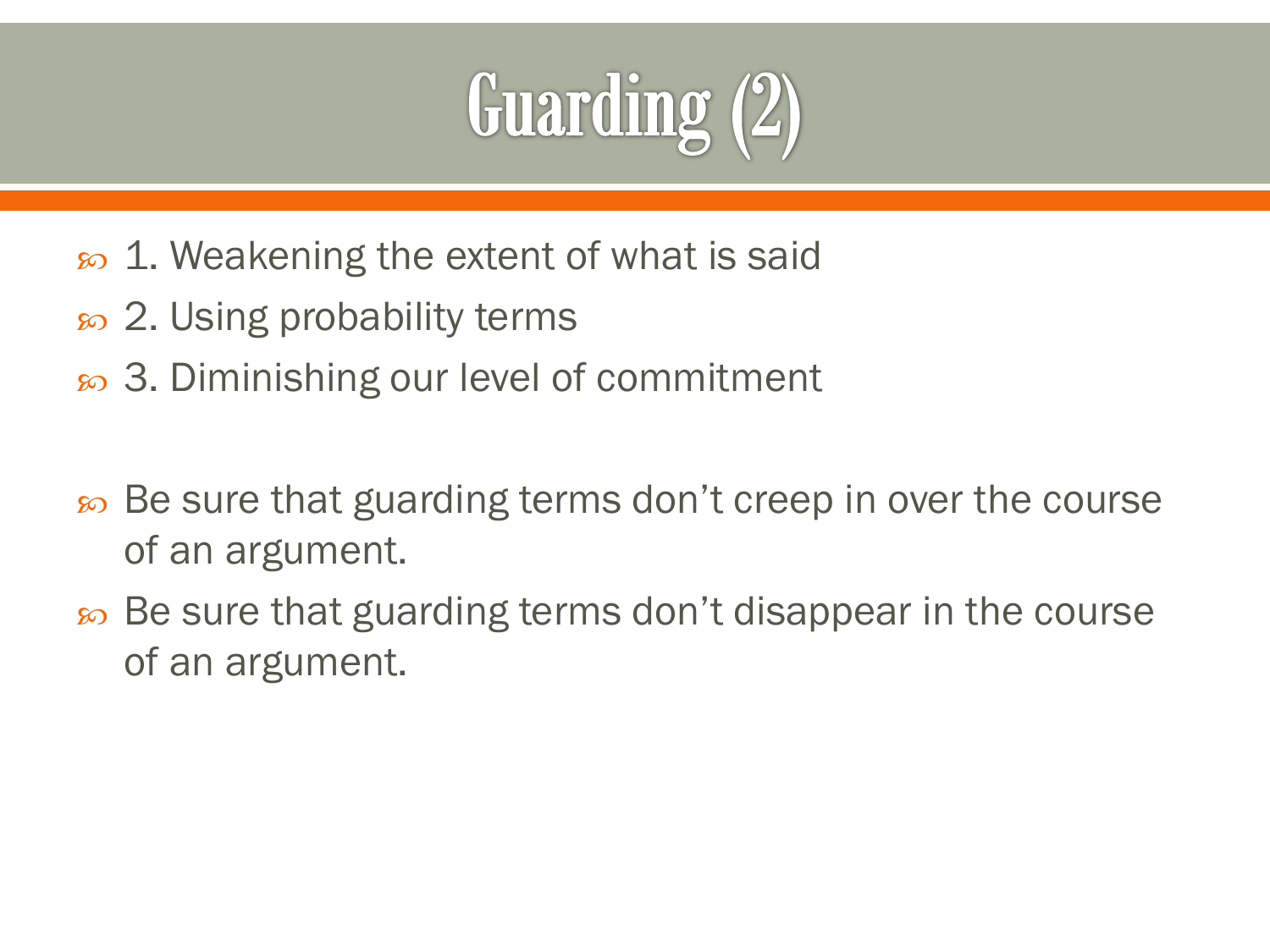

- Discounting is a way of anticipating some objection by stressing that one fact is more important than the other.
- so Discounting can also be used to block a conversational implication.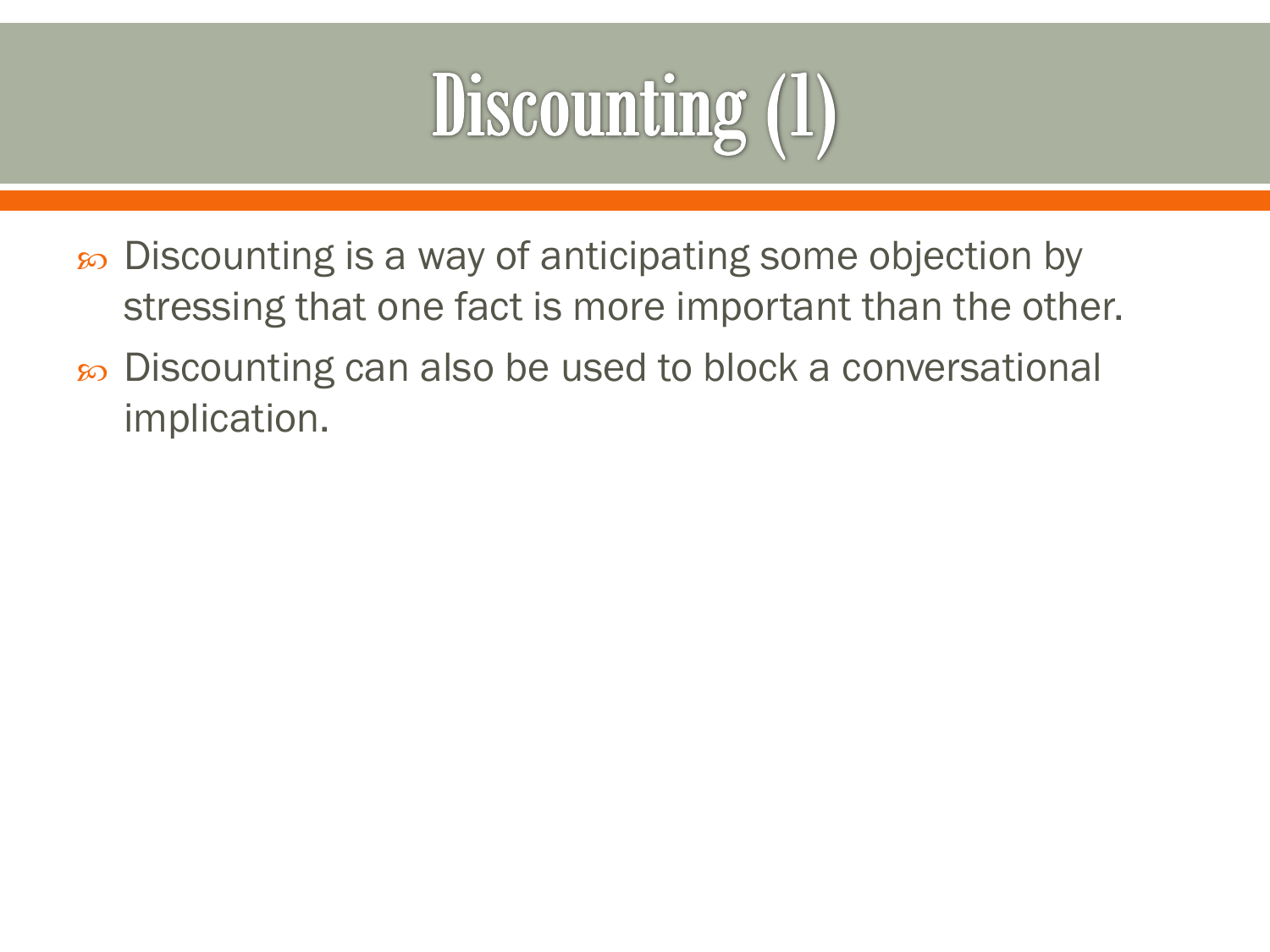# **Discounting (2)**

- $\infty$  "That ring is beautiful, but expensive"
	- o Asserts two facts:
		- "That ring is beautiful"
		- "That ring is expensive"
	- $\circ$  Implies that the second fact is more important than the first. (Is a reason not to buy the ring)
- $\infty$  "That ring is expensive, but beautiful"
	- o Asserts two facts:
		- "That ring is expensive"
		- "That ring is beautiful"
	- $\circ$  Implies that the second fact is more important than the first. (Is a reason to buy the ring)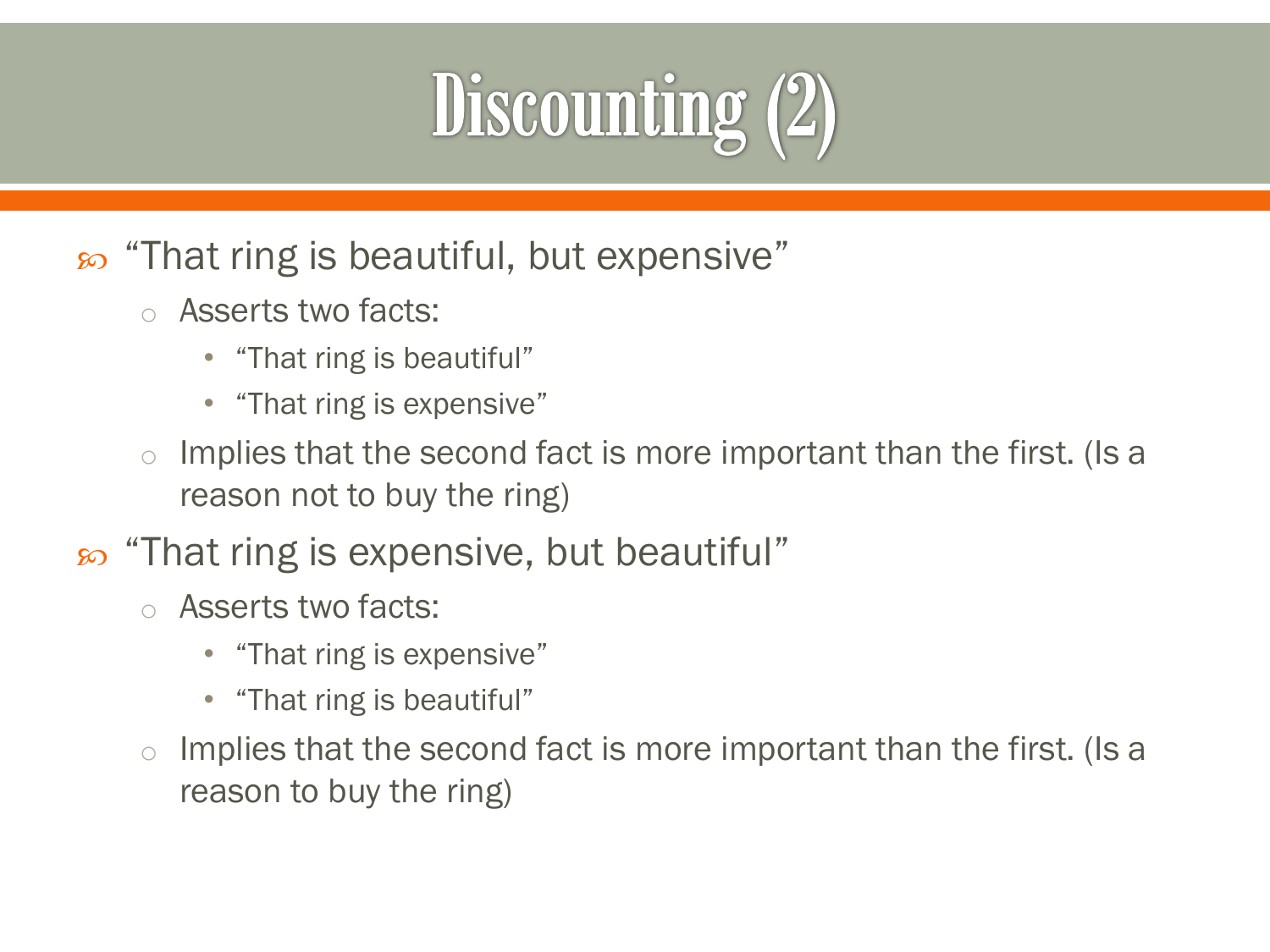#### **Exercise IV**

- 1. Discounting
- 2. Guarding
- 3. Assuring
- 4. Guarding
- 5. Argument (premise) marker
- 6. Assuring
- 7. Argumentative performative
- 8. Discounting
- 9. Assuring
- 10. None
- 11. Abusive Assurance
- 12. Guarding
- 13. None